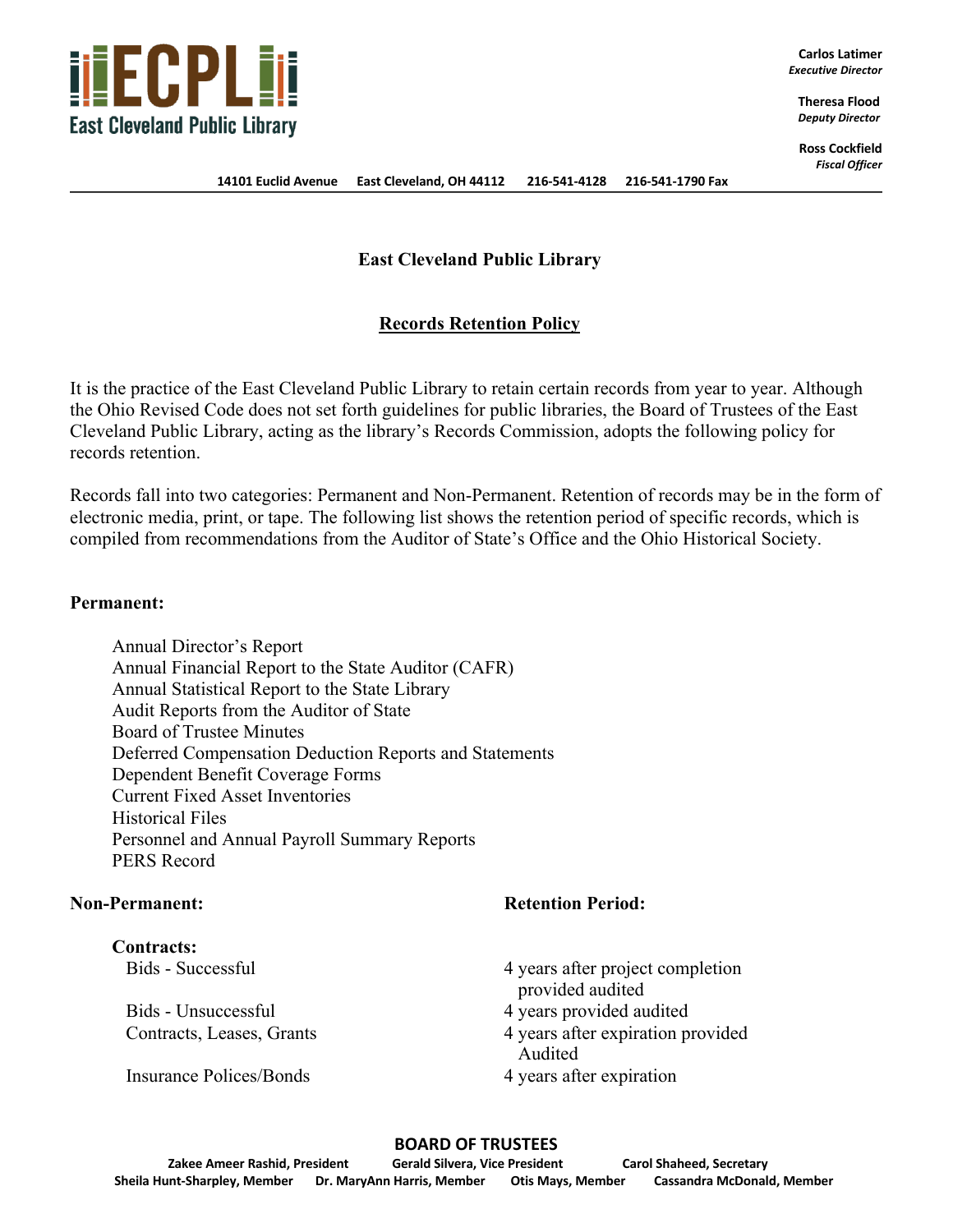## **Employee Files:**

Accident Reports/Incident 4 years provided audited Employee Personnel Files - including 10 years after termination Leave requests (sick & vacation), W-2, W-4, I-9, IT-4, Workers Compensation claims, Emergency Contact forms.

Unemployment Compensation Claims 4 years after case closed and appeals

## **Financial:**

Accounts Payable Ledger 3 years provided audited Appropriation Ledger 3 years provided audited Bank Deposit Receipts 3 years provided audited Bank Statements 3 years provided audited Budgets (Annual) 10 years Canceled Checks 3 years provided audited Cash Journals 3 years provided audited Gift Donor Cards 3 years provided audited Check Registers 3 years provided audited Depository Agreements Until superseded/audited Invoices with Vouchers 3 years provided audited Payroll Bank Statements 3 years provided audited Payroll Tax Records 6 years provided audited Petty Cash Reports 3 years provided audited Purchase Orders 3 years provided audited Receipt Journals 3 years provided audited Time Sheets & supportive documents 3 years provided audited (i.e.: department schedules) Travel Expense Vouchers 3 years provided audited

# **Legal:**

# **Library Materials:**

Interlibrary Loan Records 7 days after materials are returned

- Employment applications 6 months active;  $1\frac{1}{2}$  years inactive, if not hired
	- exhausted provided audited

Claims and Litigation Records 5 years after case is closed and appeals exhausted

Book Inventories Maintained Online until superseded

- unless there are financial implications
- Lost Book/Fine Records **Once paid for, removed from patron** history

### **BOARD OF TRUSTEES**